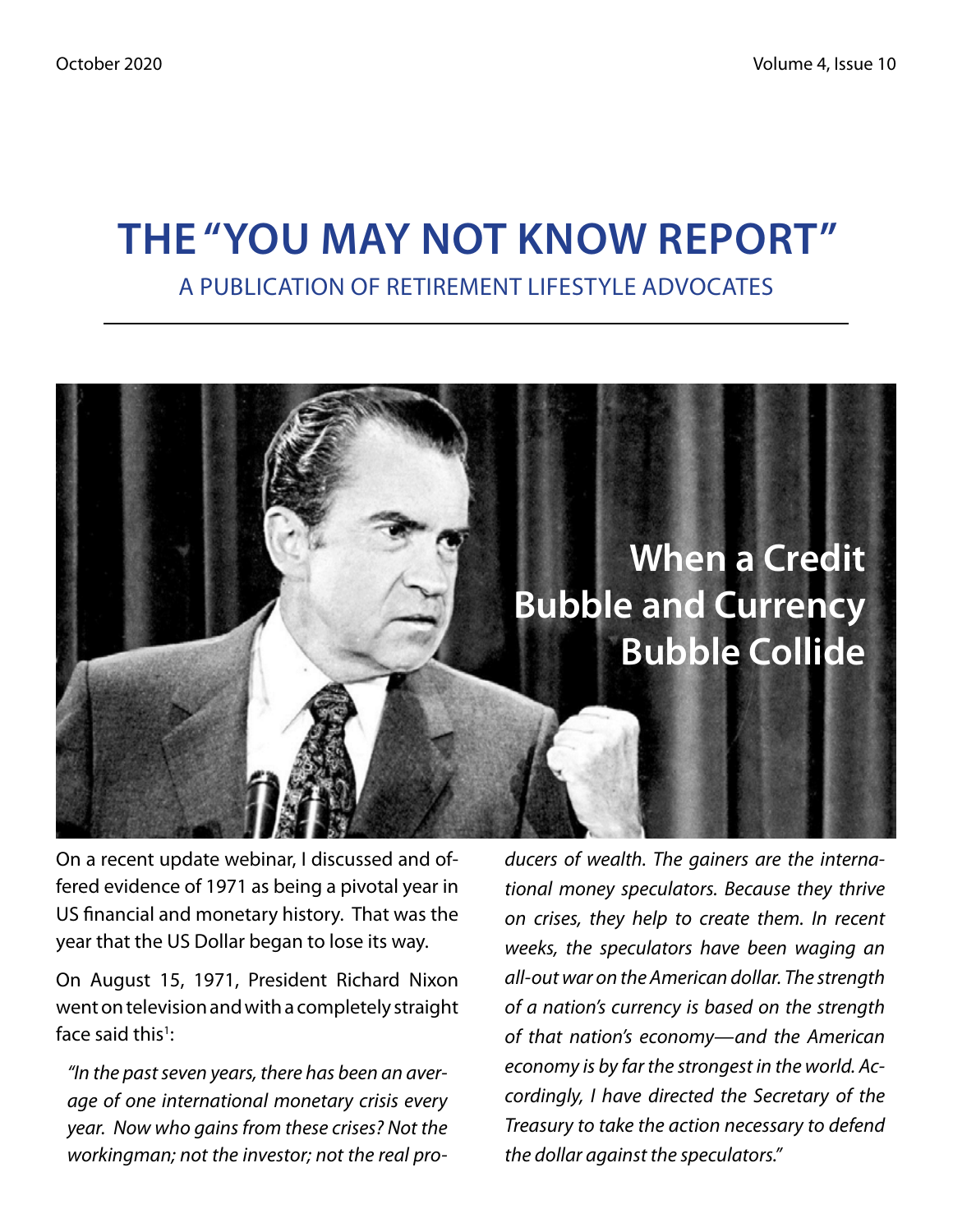The action that Mr. Nixon took was 'temporarily' suspending the redemptions of US Dollars for gold.

Up until that point, from the Bretton Woods Agreement in 1944, the US Dollar could be exchanged for gold at a rate of \$35 per ounce. The US Dollar really was 'as good as gold". While those who held US Dollars could exchange those Dollars for gold, there weren't many who did for more than 20 years.

#### Why?

There was no reason to do so. The United States had enough gold to back the Dollars that had been printed. There was simply no reason to be nervous about the integrity of the US Dollar.

But then came the tumultuous decade of the 1960's. The Viet Nam War, the Great Society and Medicare and Medicaid sapped the federal budget. Money was created to cover the additional, arguably excessive expenditures.

Due to the level of money creation that was taking place, many who held US Dollars began to exchange these dollars for gold as they were entitled to do under the Bretton Woods Agreement. These 'international money speculators' as Nixon would dub them, weren't really speculators at all. They were just looking to protect themselves from excessive money printing by exchanging the paper dollars with little intrinsic value for the gold.

The reality was that Nixon wasn't protecting the US Dollar from international money speculators; he was unilaterally changing the rules by which the money game was played. And, by doing so, US Dollar changes began that continue to accelerate to this day.

Since 1971, the Federal Reserve has been able to create money as they've seen fit to do. From 1971 until the financial crisis, for the most part, the Fed created new money by manipulating the demand for money through increasing or decreasing interest rates. By reducing interest rates, the Fed created more demand for loans. Since money was loaned into existence, more loans meant an increase in the money supply. By increasing interest rates (a maneuver the Fed has now seemingly abandoned), the money supply would contract and inflation would be contained.

This system of controlling interest rates worked reasonably well for many years. From 1971 through 2008 money was created by loaning it into existence. This was not without its side effects. When looking at various price charts of different assets over that time frame, it's obvious that setting artificial interest rates created a series of boom and bust cycles.

These boom and bust cycles are reflective of the credit cycle. When interest rates are low and businesses and consumers borrow money, more money is created. This is the boom part of the cycle.

Easy credit as a result of low interest rates fuel asset price bubbles which eventually burst. As noted above, price charts of various assets illustrate this. A quick review of real estate prices and stock prices since 1971 confirm this boom and bust cycle.

While 1971 marked the beginning of the current decline of the US Dollar, calendar year 2008 was another important year. In 2008, this system broke. Interest rates were reduced to nearly zero percent and the next boom cycle didn't begin as it had begun previously. The Fed panicked and resorted to a 'temporary' and 'emergency' monetary policy. It would embark on a program of quantitative easing or money printing.

The Fed's announcement of these 'temporary'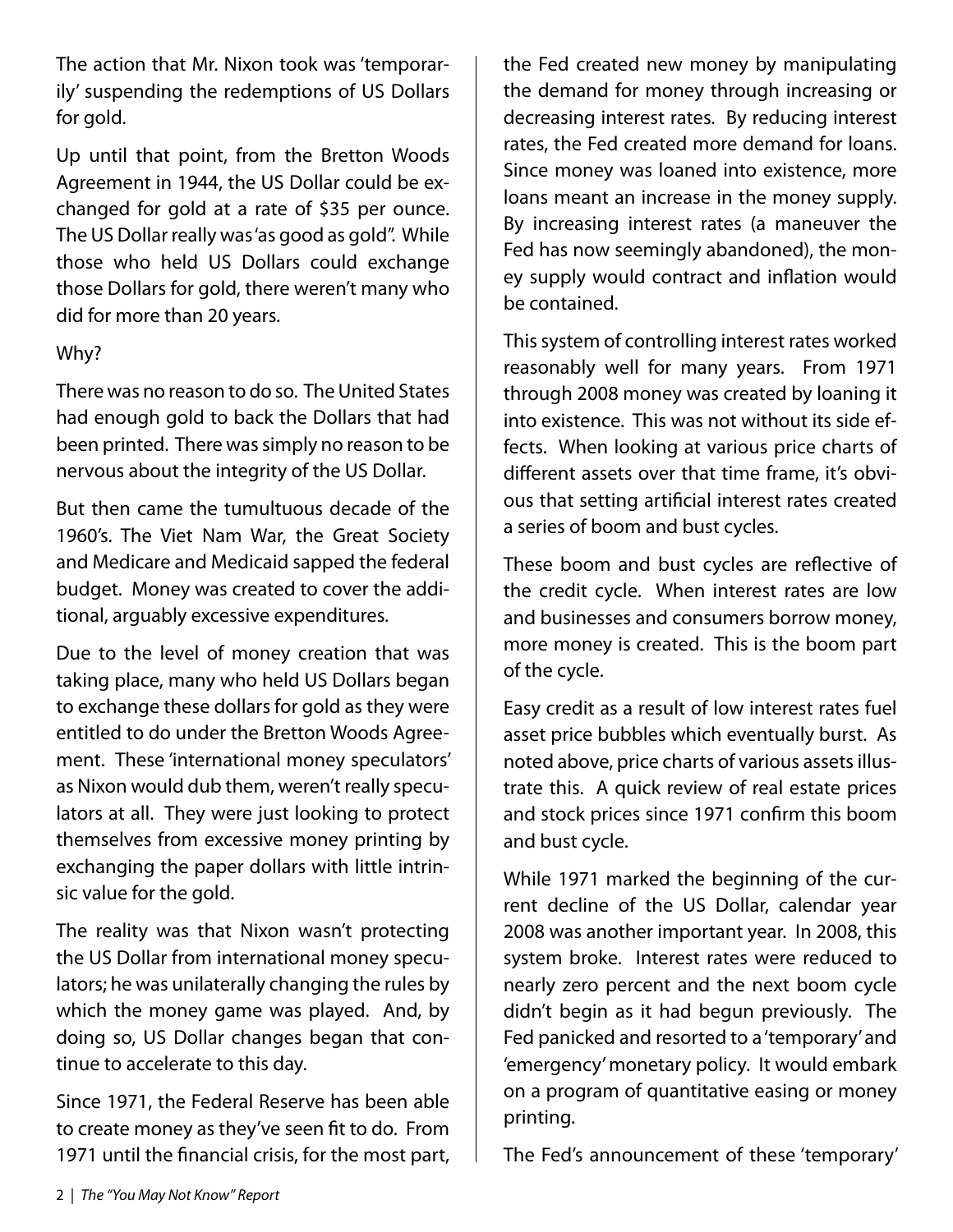extreme measures was eerily reminiscent of Nixon's announcement of the 'temporary' suspensions of the US Dollar for gold.

Beginning at the time of the financial crisis, some money might still be loaned into existence, but the Fed had now decided to aggressively make up the shortfall by printing money literally out of thin air. The next boom cycle began only to burst earlier this year when the lockdowns in response to COVID-19 shut down much of the US economy.

The Fed responded predictably. More than \$3 trillion in new currency has been created this year alone, an amount equivalent to the total money creation over the prior dozen years.

The Fed's actions have created another bubble in my view. What's important to note about bubbles that form as a result of loose money policies is that each subsequent bubble requires more money creation than the prior.

A little common sense and a minuscule level of critical thinking has one concluding that these boom and bust cycles that appear from everincreasing levels of money creation will have to end.

As the late economist, Herbert Stein, famously said, "If something cannot go on forever, it will stop."

That statement is as profound as it is simple.

So, the multi-trillion dollar question is this; how does it stop and how will you be affected?

History gives us the answer.

The boom and bust cycles fueled by excessive money creation stop when confidence is lost in the currency. When confidence in the currency is lost, it marks the end of the currency cycle.

When the currency cycle and credit cycle end almost simultaneously, a reset occurs.



# **Have the App?** *If not, what are you waiting for?*

The "Your RLA App" is available by visting www.RetirementLifestyleAdvocates.com .

The app is your source for:

- The weekly "Portfolio Watch" newsletter
- The weekly RLA Radio podcast
- The weekly update webinar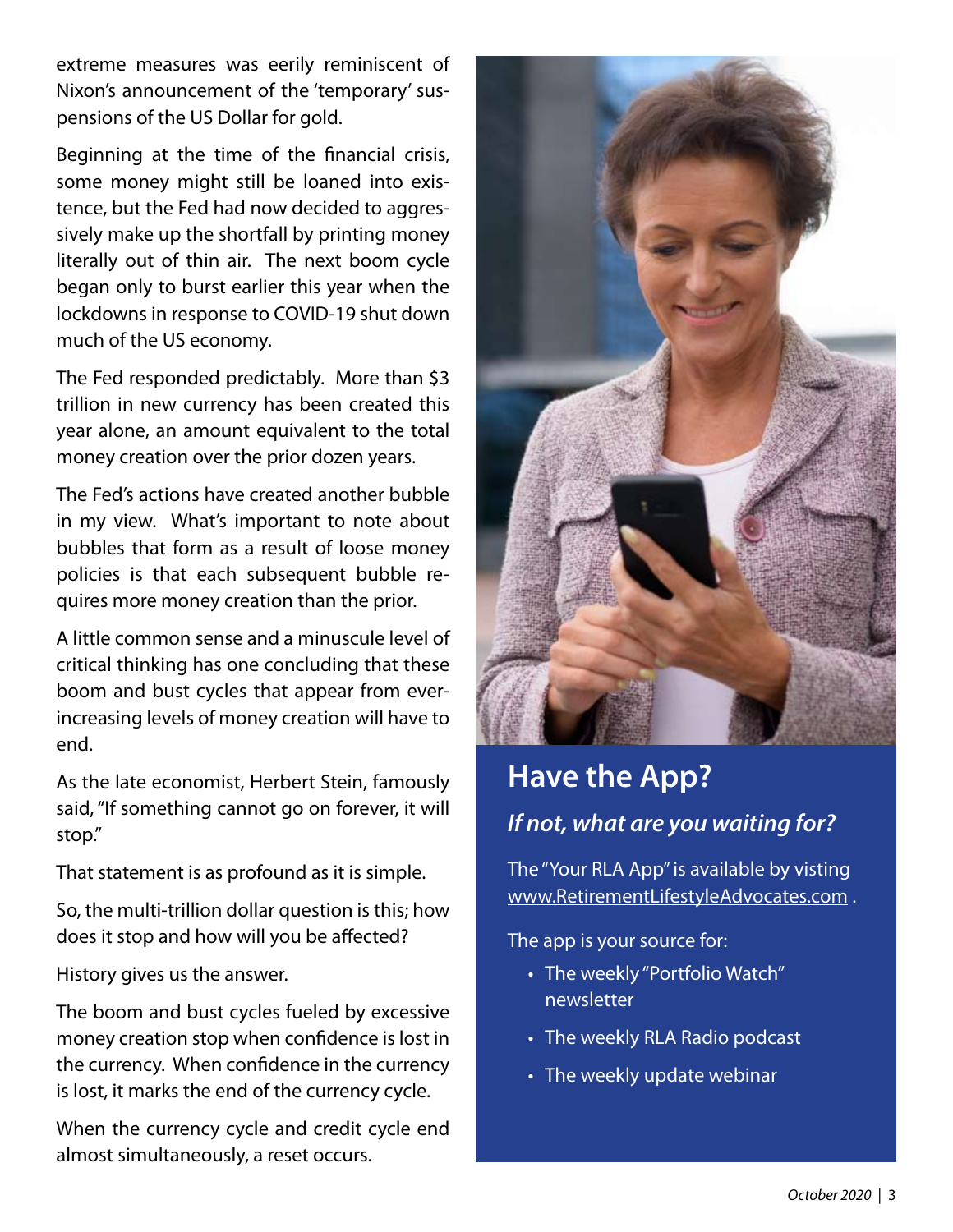I have long warned of this coming reset. I have suggested that adding up to 20% of your portfolios in physical precious metals can be an effective way to protect yourself and possibly even profit from this reset.

So, what does this reset look like?



History once again provides us with the possible answer. There are two ways a currency reset can occur – either reactively or proactively.

The Country of Zimbabwe, under the misguided leadership of former President Robert Mugabe, experienced hyperinflation which ended in a reactive reset more than a decade ago. At the time of the reset, the Zimbabwe Dollar was abandoned in favor of more stable currencies like the US Dollar.

As a side note, it's interesting to look at the events and circumstances that led to the hyperinflation occurring2.

Prior to 1980, Zimbabwe was known as the breadbasket of Africa. It had a self-sustaining, vibrant economy producing maize, cotton, tobacco, roses and sugarcane. The economy of Zimbabwe was the envy of many other African countries.

Then, after Mugabe took control after the UK granted the country formerly known as Rhodesia independence, the de-stabilization began. Mugabe, like many pandering politicians, promised the citizens of the country lots of free stuff and attempted to pay for his profligate spending by printing money and confiscating the assets of productive citizens.

"The Economist" describes it $3$  (emphasis added):

*Mr. Mugabe was a Marxist guerrilla who came to power in 1980 after the country won its independence from Britain. Mr. Mugabe made a promising start—calling for reconciliation with white Zimbabweans, and improving access to education and health care for all. But his early policies were overshadowed by what followed. To support the cost of various schemes, Mr. Mugabe overspent wildly—a practice he has continued throughout his A boy carries huge amounts of cash in a*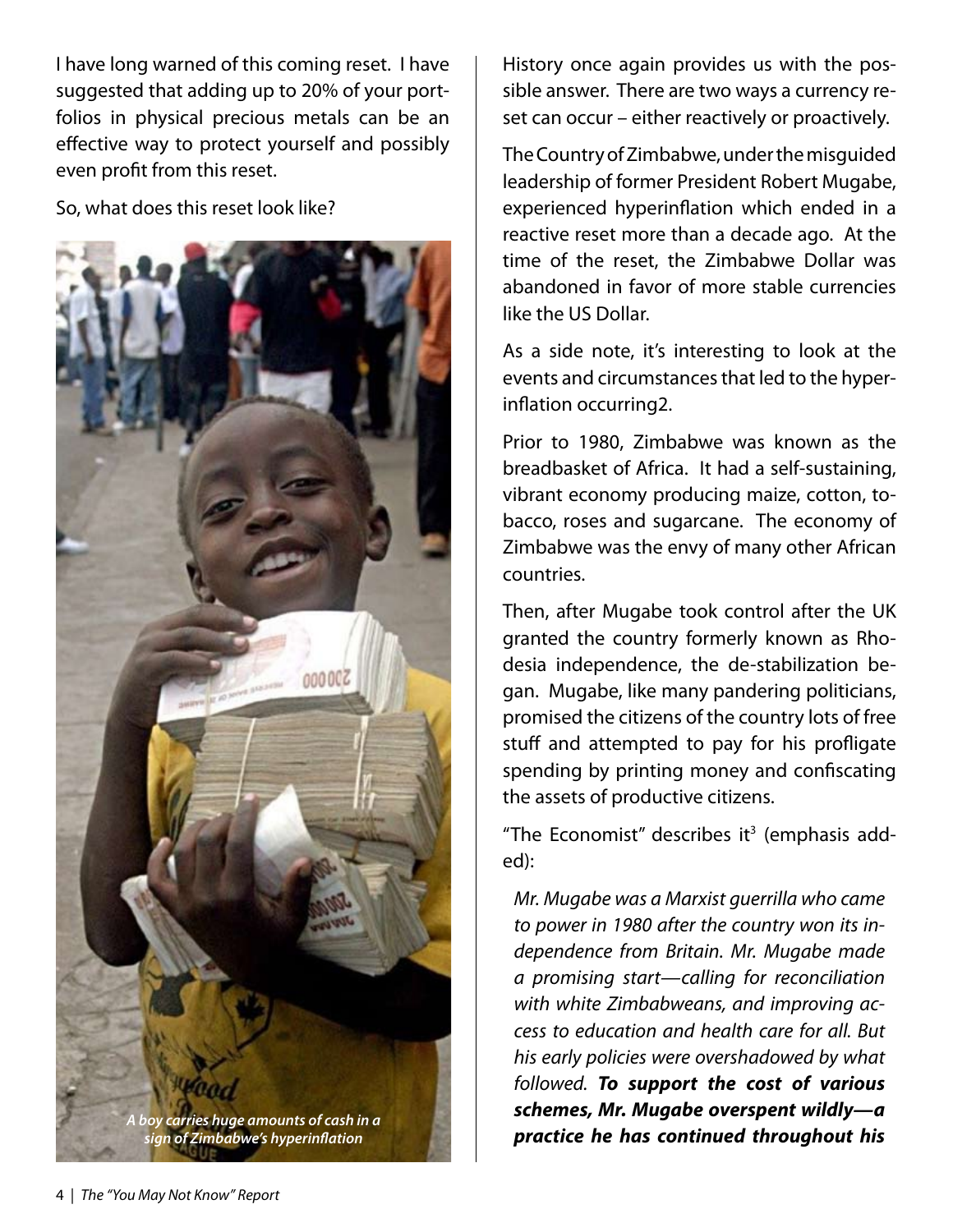*administration. And as he clung to power over the decades his rule became autocratic, undemocratic and oppressive. This has all caused typical forms of suffering. But the way in which Mr. Mugabe has brought Zimbabwe to its knees is through gross economic mismanagement.*

While Mugabe was in charge in Zimbabwe, maize production fell from 6% of Africa's total output to less than 1%. Prior to calendar year 2000, farming accounted for more than 40% of all Zimbabwe's exports but by 2010, this figure was just 2%.

As money creation in Zimbabwe didn't achieve the desired results, Mugabe's government decided to forcibly remove 4,000 farmers from their businesses effectively nationalizing the farms.

#### The result?

Zimbabwe was transformed from a net exporter of maize to a net importer.

There is an important lesson here. As the currency cycle nears its end, the wealth gap is exacerbated; the wealthy who are closer to the printing press get wealthier as they convert newly printed money to tangible assets and those further down the economic ladder find it harder to make ends meet.

As this wealth gap widens, it's easier for pandering politicians to blame the wealthy and propose radical ideas like wealth taxes to make the wealthy pay their share. Those who are suffering economically are desperate and are eager for any solution to their economic pain.

Problem is these policies, like excessive money printing only make the eventual problem worse. Zimbabwe is just one example of many to which I could point.

A far better way to deal with the end of the currency cycle and the inevitable reset is to have a proactive, planned reset.

This would have to begin with a return to sound money policies. That would mean a return a currency backed by tangible assets like gold or gold and silver. As I discussed on a recent radio program, a system of sound money helps to create more predictable outcomes for all citizens rather than a fiat system that favors the wealthy.

This is essentially what happened at Bretton Woods mentioned above. In July of 1944, representatives from 44 nations gathered in New Hampshire to develop a new, international monetary system. As a result of that meeting, the International Monetary Fund was established and the convertibility of the US Dollar for gold was established. This was a proactive reset that lasted until Nixon ended the system in 1971.

In this political season, in my view, there are many radical ideas being floated many of which, if adopted, moves us further down the economic road that Zimbabwe traveled. History teaches us that the closer we get to the reset, ideas that were once considered 'off the charts' radical become more mainstream.

The trouble with these radical solutions proposed by some pandering politicians is that they will only add to the economic difficulties of those who embrace these ideas.

It would be far better to have a proactive reset and a return to a sound money system that would help to level the economic playing field. Embracing radical, socialistic agendas will only make things worse.

*Analysis and opinion piece by Dennis Tubbergen*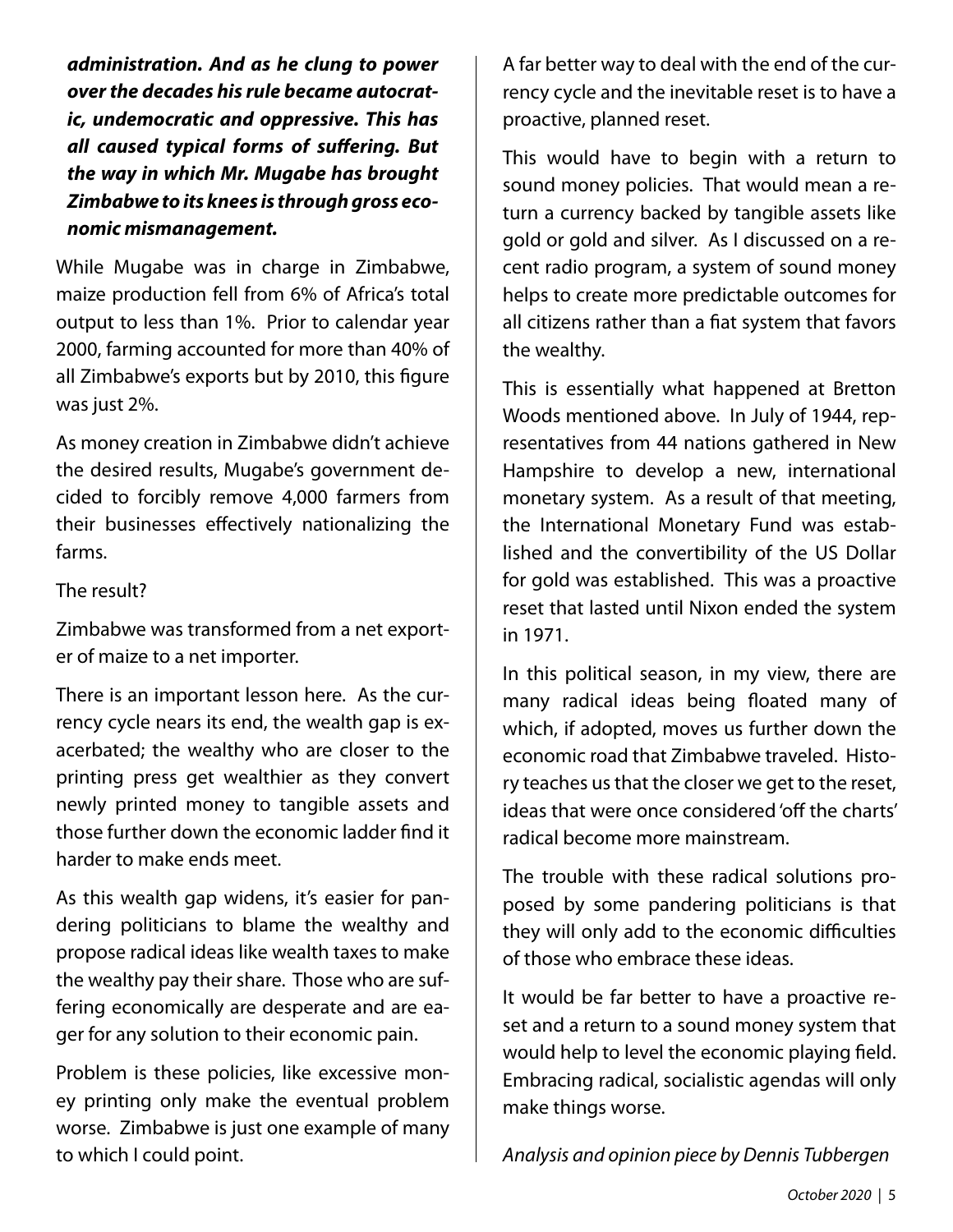# **Is Inflation Already Here?**

On a recent update webinar, a participant brought an article from "The Wall Street Journal" to our attention. The article was titled, "Inflation is Already Here – for the Stuff You Actually Want to Buy". Here is a bit from the article<sup>4</sup> (emphasis added):

*If it feels like the price of everything you buy has been soaring, that's because it has—even as central bankers everywhere worry about the danger of deflation.*

#### *The gap between everyday experience and the yearly inflation rate of 1.3% in August*

*is massive. The price of the stuff we're buying is rising much faster, while the stuff we're no longer buying has been falling, but still counts for the figures.*

*Economists will be relieved that the laws of supply and demand are still working, at a time when so much in the discipline is in doubt. But for investors it hangs a veil over the outlook for perhaps the single most important issue for the markets: whether we're headed for a future of inflation, deflation or a continuation of the past decade's lackluster price rises.*

*Start with recent supply and demand. The cost of food at home, where so many of us have been spending our time, was up 4.6% in August compared with a year earlier, the* *biggest rise in almost a decade. In deserted workplace and school cafeterias, food is 3% cheaper.*

The article went on to report that the cost of a new bicycle is up nearly 6% year-over-year. Medical care is up about 5%. Newspapers, cable and satellite television, recreational books, cleaning products and housing rent are all up year-over-year from approximately 3% to 5%.

At the same time, shoes and clothing costs are down by up to 17%. Hotel costs and airfares have fallen 13% to 26%.

There is price inflation in the things we want to buy and there is price deflation in the things where there is diminished demand. That's not surprising since in order for inflation to occur, demand must exist.

The reality though is that overall inflation is up. As we have reported in the past, the 'official' measure of inflation, the Consumer Price Index, is an exceedingly flawed metric. Private inflation trackers such as John Williams' at www.ShadowStats.com reveal that the true inflation rate using the methods that were used in the 1970's to track inflation is presently at about a 9% annualized rate. That's approaching the 1970's level of inflation.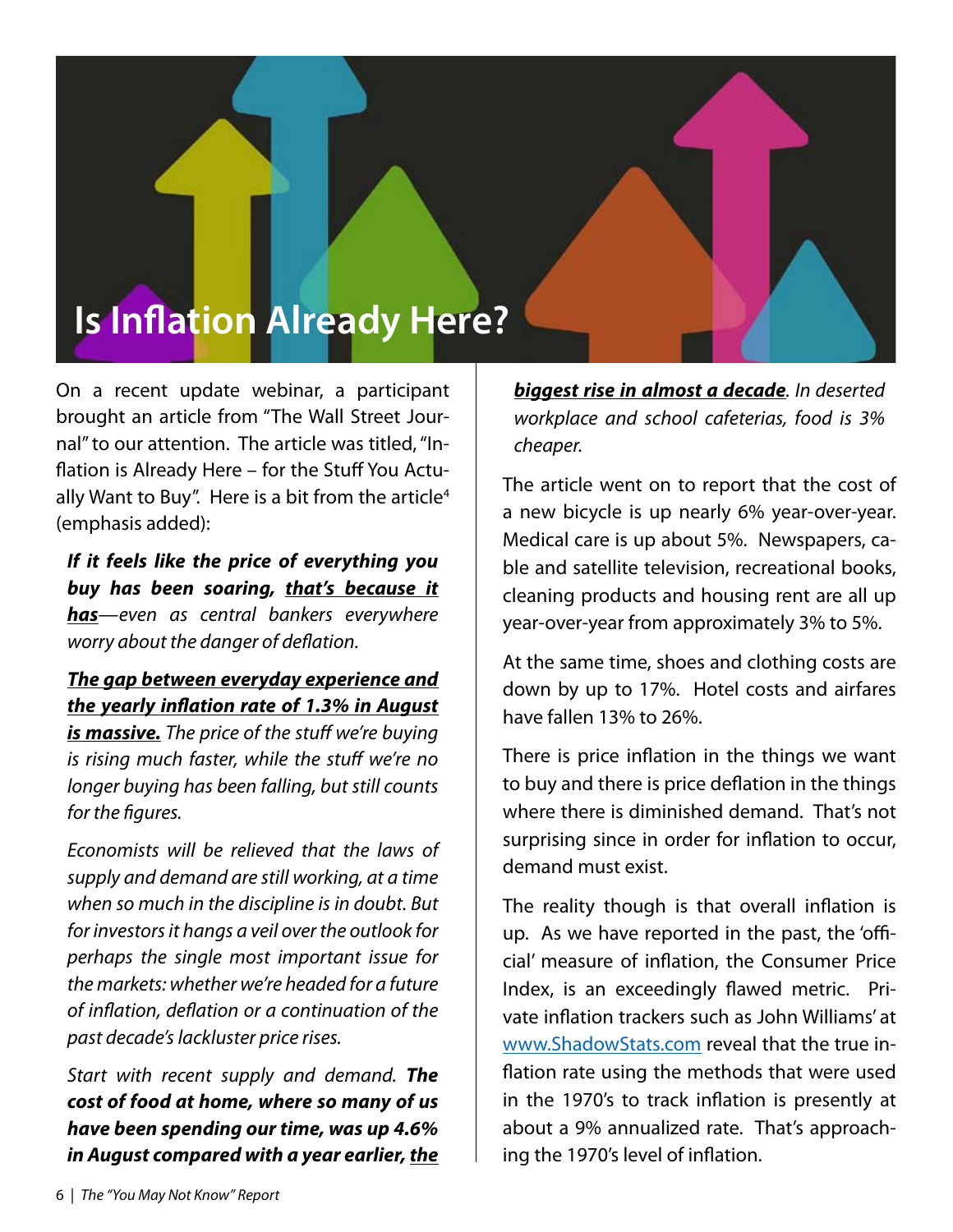The Fed appears poised to continue easy money policies until the official inflation rate as measure by the Consumer Price Index runs above the targeted annualized inflation rate of 2%.

Here is an excerpt<sup>5</sup> from the Fed's September statement following its September 15 and 16 meeting (emphasis added):

*The Committee seeks to achieve maximum employment and inflation at the rate of 2 percent over the longer run. With inflation running persistently below this longer-run goal, the Committee will aim to achieve inflation moderately above 2 percent for some time so that inflation averages 2 percent over time and longer-term inflation expectations remain well anchored at 2 percent. The Committee expects to maintain an accommodative stance of monetary policy until these outcomes are achieved. The Committee decided to keep the target range for the federal funds rate at 0 to 1/4 percent and expects it will be appropriate to maintain this target range until labor market conditions have reached levels consistent with the Committee's assessments of maximum employment and inflation has risen to 2 percent and is on track to moderately exceed 2 percent for some time. In addition, over coming months the Federal Reserve will increase its holdings of Treasury securities and agency mortgage-backed securities at least at the current pace to sustain smooth market functioning and help foster accommodative financial conditions, thereby supporting the flow of credit to households and businesses.*

#### Let's translate.

The Fed is saying that they are looking to get the inflation rate to at least 2% over the longerterm. To that end, the Fed has also made the decision to allow the officially reported inflation rate to run at a rate higher than the targeted 2% rate for a period of time to achieve the 2% average that is desired.

To achieve that goal the fed will "increase holdings of Treasury securities and agency mortgage-backed securities" at a rate that is "at least at the current pace".

"The Wall Street Journal" article reported that the official August inflation rate was 1.3%, but the real inflation rate is about 9% using the same calculation methods that were used in the 1970's. That means that should the Fed achieve its goal of an official inflation rate of more than 2%, the real inflation rate could reach 15% or even higher.



# **"JP Morgan Admits Silver Market Manipulation"**

JP Morgan Chase agreed to pay \$920 million to settle civil and criminal charges after Federal agencies alleged the firm made fake trades in the precious metals markets<sup>6</sup>. This from an article published in "The Daily Mail" (emphasis added):

*JPMorgan Chase will pay a record \$920 million to settle US civil and criminal charges over fake trades in precious metals and Treasury futures designed to manipulate the market, US agencies announced Tuesday.*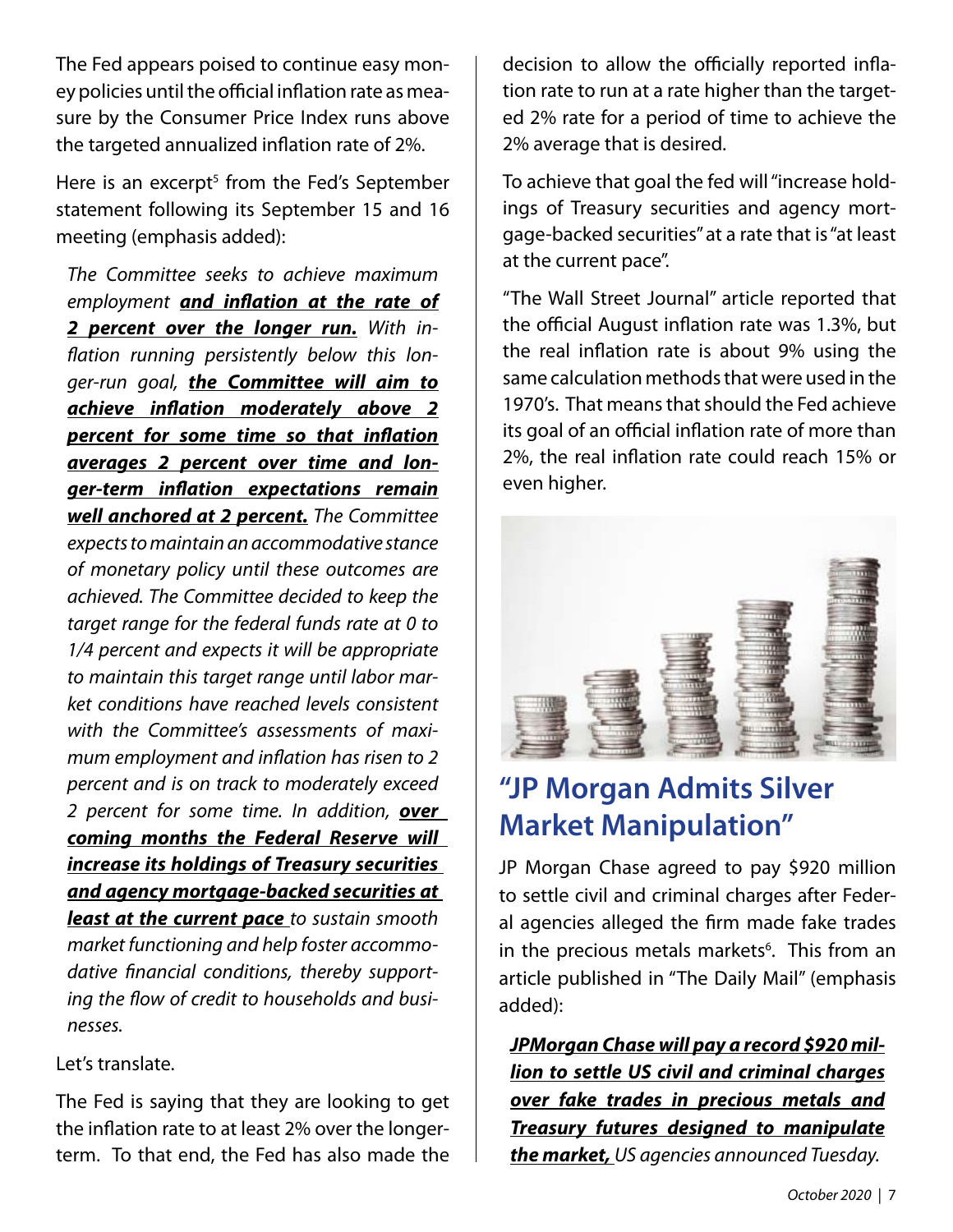*The settlement comes as the US banking giant reached a deferred prosecution agreement with the Justice Department to resolve criminal fraud charges over the long-running schemes.*

*In one of the schemes, JPMorgan traders in New York, London and Singapore between 2008 and 2016 commissioned tens of thousands of orders for gold, silver, platinum and palladium futures that were placed in order to be canceled to deceive other market participants, the Department of Justice (DOJ), one of three agencies involved in the case, said in a press release.*

As a recent "Zero Hedge" article<sup>7</sup> pointed out, it wasn't that long ago that if anyone even mentioned the possibility of a market being manipulated, they would quickly be branded a conspiracy theorist. This from the piece (emphasis again added):

*There was a time when the merest mention of gold manipulation in "reputable" media was enough to have one branded a perpetual conspiracy theorist with a tinfoil farm out back. That was roughly coincident with a time when Libor, FX, mortgage, and bond market manipulation was also considered unthinkable, when High Frequency Traders were believed to "provide liquidity", when the stock market was said to not be manipulated by the Fed, and when the ever-confused media, always eager to take "complicated" financial concepts at the face value set by a self-serving establishment, never dared to question anything.*

*All that changed in November 2018 when a former JPMorgan precious-metals trader admitted he engaged in a six-year spoofing scheme that defrauded investors in gold, silver, platinum, and palladium futures contracts. John Edmonds, then 36, pled* *guilty under seal in the District of Connecticut to commodities fraud, conspiracy to commit wire fraud, commodities price manipulation, and spoofing, a trading technique whereby traders flood the market with "fake" bids or asks to push the price of a given futures contract up or down toward a more advantageous price, and to confuse other traders or HFTs which respond to trader intentions by launching momentum in the other direction. As FBI Assistant Director in Charge Sweeney explained at the time, "with his guilty plea, Edmonds admitted he intended to introduce materially false and misleading information into the commodities markets."*

*A little more than a year later, former Deutsche Bank precious metals trader David Liew sat in a federal courtroom telling a jury about how he learned to 'spoof' markets from his colleagues, and that he considered the behavior to be "OK" because it was "so commonplace." Unfortunately for him, federal authorities didn't see it that way, and have aggressively prosecuted the big dealer banks for market manipulation across a variety of markets. His testimony led to convictions for two of his former coworkers. A few days later, JP Morgan agreed to settle similar allegations with a record \$1 billion fine, netting another major victory for the government in the nearly decade-long campaign to root out manipulation from the precious metal markets.*

We have discussed our belief that there has been manipulation in markets for several years. This development merely confirms our suspicions and is another reason one should consider owning physical gold as opposed to other gold ownership options.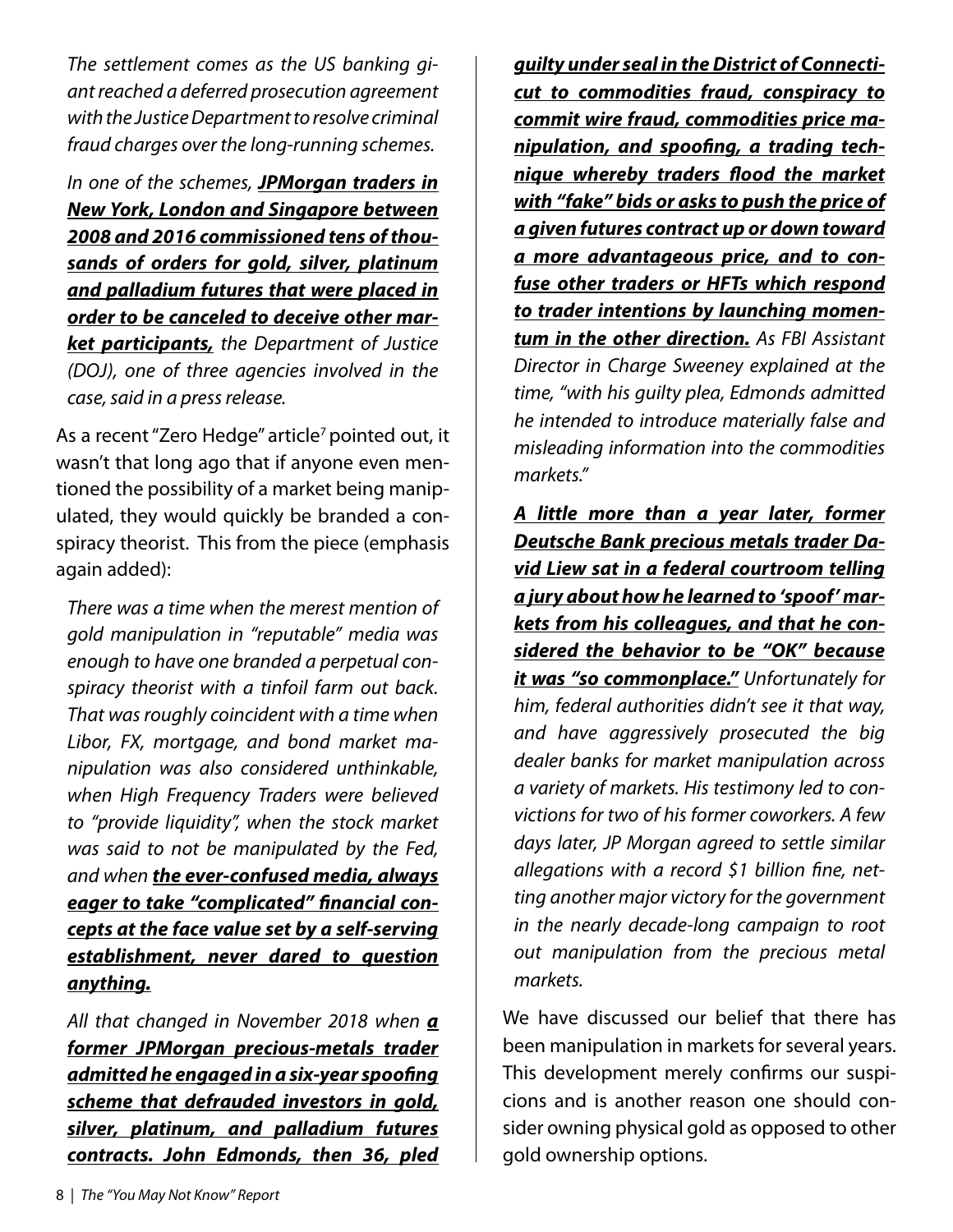## **Private Sector, Public Debt at All-Time Highs**

In a sign that the most recent massive money creation by the Fed simply added to the debt bubble and brought us nearer to the end of the currency cycle, debt levels are now at all-time highs.

This7 from "Credit Bubble Bulletin" (emphasis added):

*The numbers are just monstrous. The Fed's own data illuminate the historic Monetary Disorder that today runs wild. The Federal Reserve's balance sheet. Treasuries. Debt and Equities Securities. The banking system. The Household balance sheet. Rest of World holdings. In short, finance has completely run amuck, with the data corroborating the super cycle "end game" thesis.* 

*Total Non-Financial Debt (NFD) increased \$3.522 TN during Q2, more than doubling Q1's record \$1.449 TN gain. This pushed first-half NFD growth to an incredible \$4.971 TN. For perspective, NFD expanded \$2.439 TN in 2019 and averaged \$1.826 TN annually over the past decade. Q2 growth actually surpassed 2004's annual record \$2.912 TN NFD expansion.*

#### **Time Deposit Rates**

As this issue went to print, these rates were valid:

| 1-Year | 1.75% |
|--------|-------|
| 2-Year | 1.75% |
| 3-Year | 2.40% |

Call the office for details at **1-866-921-3613.**



*At \$59.304 TN, Non-Financial Debt surged to a record 304% of GDP. NFD-to-GDP ended 1999 at 184%, 2007 at 227%, and 2019 at 250%. "Off the charts," as they say.*

*Unprecedented deficit spending saw Treasury Securities jump \$2.852 TN during the quarter to a record \$22.371 TN. Treasuries were up \$3.352 TN for the first half.* 

*Over the past year, Treasuries jumped \$4.556 TN, or 25.6%. This dwarfs the previous annual record (2010's \$1.645 TN). After ending 2007 at \$6.051 TN, outstanding Treasury Securities ballooned \$16.320 TN, or 270%. Treasuries ended Q2 at 115% of GDP. This is up from 44% to end the nineties; 41% to conclude 2007; and 69% to close out 2010.*

These stats provide more evidence that we are nearing the end of the credit bubble. Dent levels in every economic sector are at record highs.

## **Are Home Prices Bubbling Again?**

Asset bubbles are always fueled by easy credit. It's virtually impossible to look back at history and find an asset price bubble that existed or formed without easy credit.

College and university tuition have skyrocketed due to the ease in getting a student loan. The prior housing collapse was fueled by extending credit on very favorable terms to buyers who were very unqualified.

We believe there is a lot of evidence to suggest that we are experiencing another bubble in the housing market. The chart on this page was previously published in the weekly "Portfolio Watch" newsletter and taken from a "Zero Hedge" article.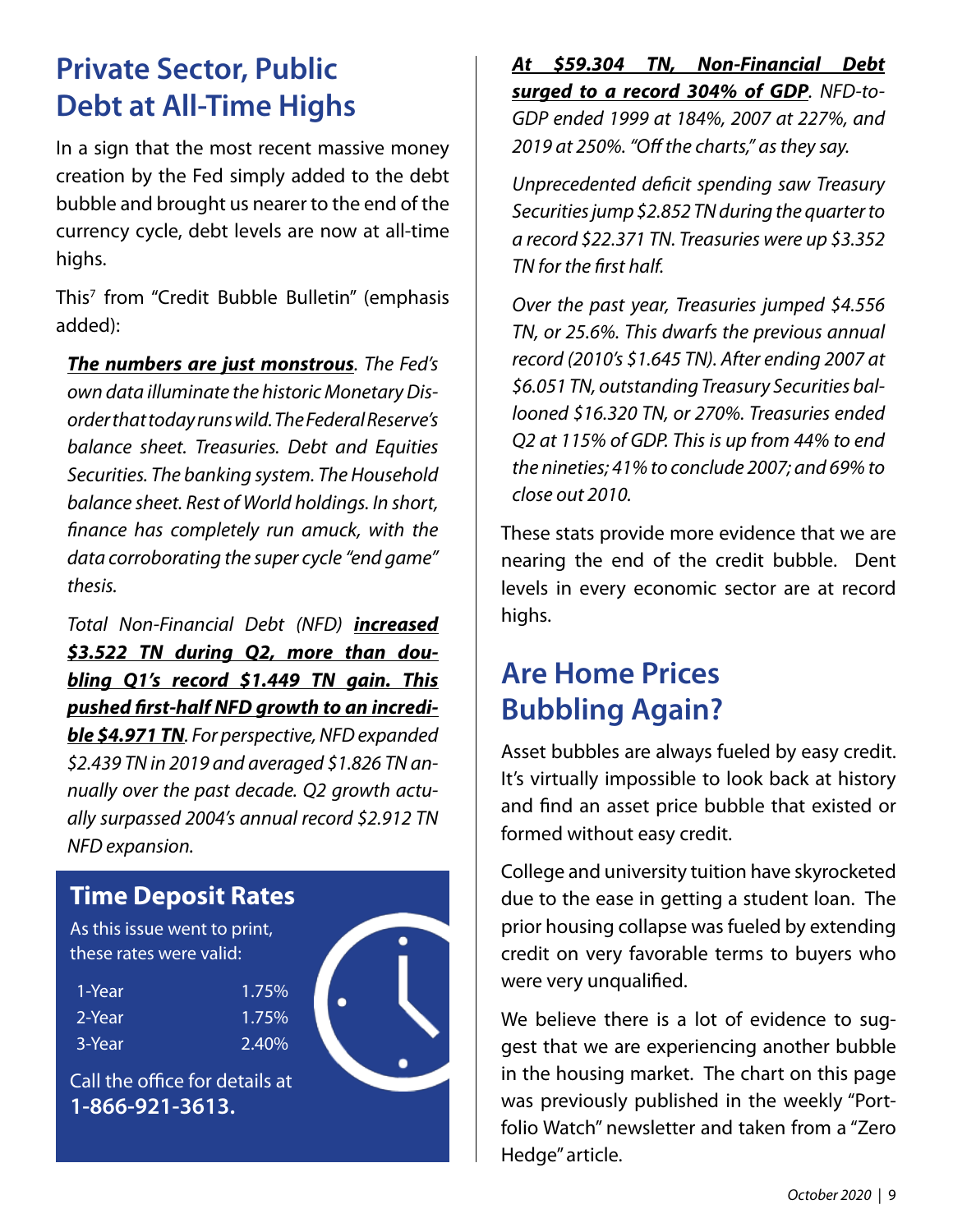

The top part of the chart tracks the average single-family home sales price and the average loan size per single family home purchase.

The bottom part of the chart tracks the ratio between the average purchase price and average loan per purchase. Notice from the bottom part of the chart that new home purchases presently have far less initial equity that at any time in the last 20 years.

Couple historically low down payments with record low mortgage interest rates and you've got all the ingredients you need for a housing bubble. According to an article<sup>9</sup> published by Fox Business News, the average interest rate for a 30-year mortgage now stands at 2.88%, down from 3.65% one year ago.

The bubble environment is further evidenced by housing prices. The "Orange County Register" reported<sup>10</sup> that San Bernardino housing prices recently reached the 2006 bubble high median selling price of \$380,000. That's median selling price was up nearly 10% from the same time last year.

The Case-Shiller Index which tracks housing prices rose 4.8% in July<sup>11</sup>. This from a CNBC article (emphasis added):

*Nationally, home values rose 4.8% annually, up from a 4.3% gain in June, according to the S&P CoreLogic Case-Shiller U.S. National* 

#### *Home Price Index.*

*The 10-City Composite annual increase showed a 3.3% gain, up from 2.8% in the previous month. The 20-City Composite rose 3.9% annually, up from 3.5% in June. Detroit was not included in the series, due to data collection issues, so it covered just 19 cities.*

*Phoenix, Seattle and Charlotte reported the highest annual gains among the 19 cities. Phoenix prices rose 9.2%, followed by Seattle with a 7% increase and Charlotte with a 6% increase. Sixteen of the 19 cities reported higher price increases in the year ending July 2020 versus the year ending June 2020.*

If you or someone you know is thinking about buying a home, here are a couple of thoughts to consider.

One, if you're paying cash for the home, patience may allow you to get into a home for less money in the future.

Two, if you're financing your 'forever' home and you can lock in low interest rates, it may make sense to buy a home as low interest rates will help offset higher purchase prices.

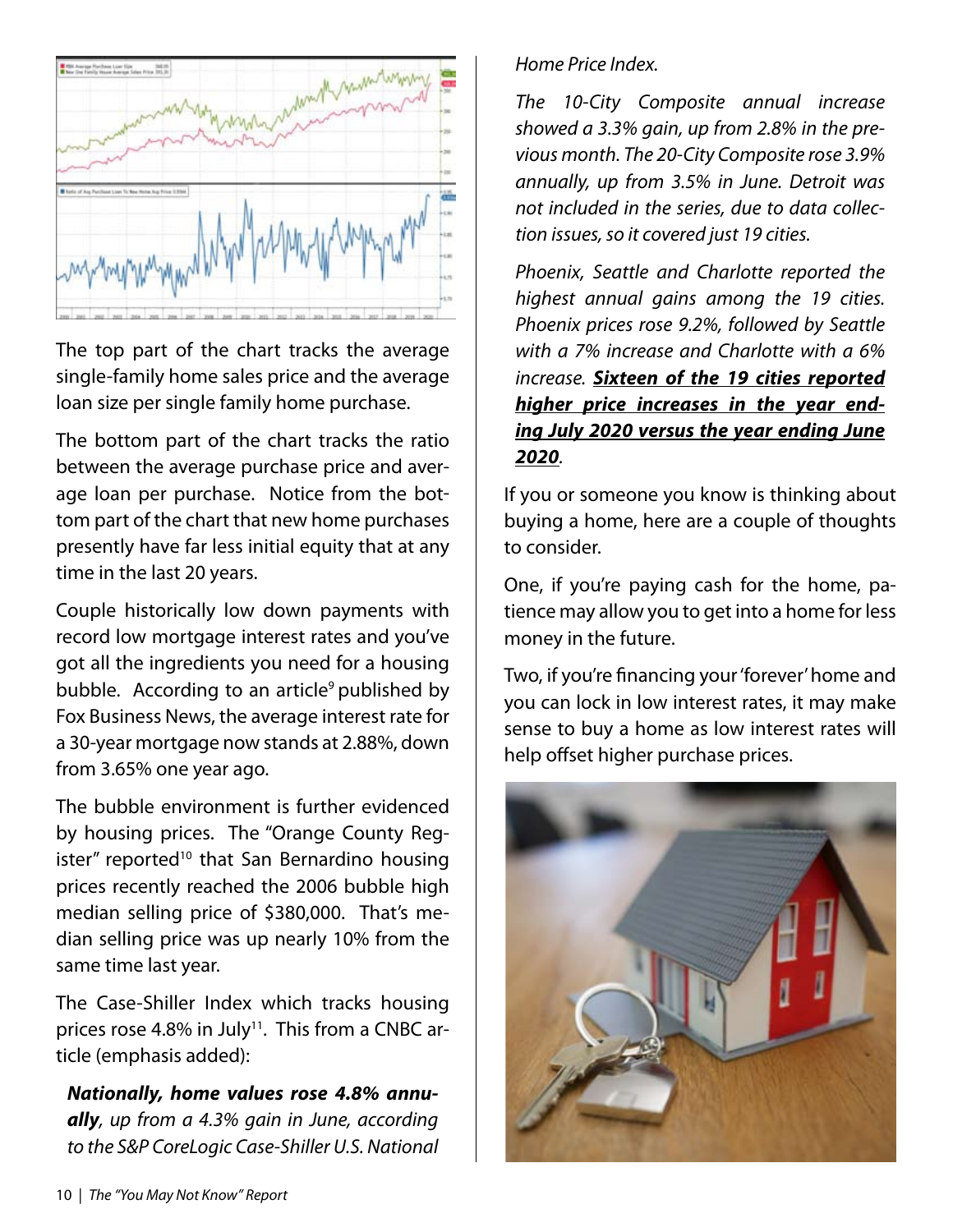## **Maximize Your Social Security Book**

This month only, we are offering a free copy of the best-selling, "The Little Black Book of Social Security Maximization". This book is must reading for those looking to make the most of the benefits they will collect from Social Security during retirement.

This book may show you:

-How you may be able to realize an additional \$5,000 or even \$10,000 in income from Social Security

-How to potentially take advantage of a fading maximization strategy under Social Security

-How your IRA or 401(k) may actually cause you to lose some of your Social Security benefits in the form of taxes and how you may be able to prevent it.

To request your copy of this book for you or someone you know who is doing Social Security or retirement income planning, visit www.SocialSecurityMaximizationBook.com.